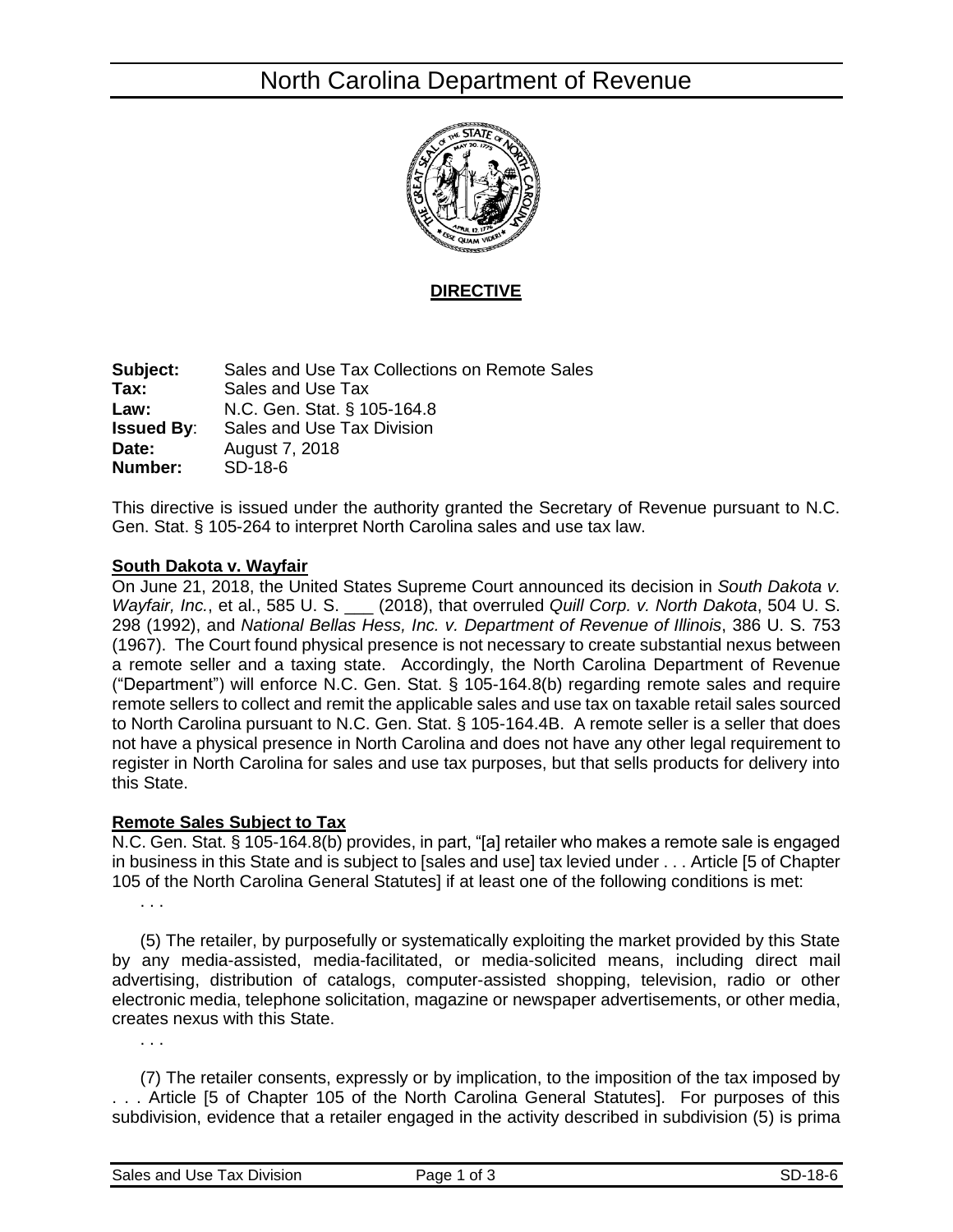facie evidence that the retailer consents to the imposition of the [sales and use] tax imposed by . . . Article [5 of Chapter 105 of the North Carolina General Statutes]."

N.C. Gen. Stat. § 105-164.8(c) provides "[a] retailer who is required to collect the [sales and use] tax imposed by . . . Article [5 of Chapter 105 of the North Carolina General Statutes] must collect a local use tax on a transaction if a local sales tax does not apply to the transaction. The sourcing principles in G.S. 105-164.4B determine whether a local sales tax or a local use tax applies to the transaction. A 'local use tax' is a tax imposed under Chapter 1096 of the 1967 Session Laws or by Subchapter VIII of . . . Chapter [105 of the North Carolina General Statutes], and a local use tax is a use tax imposed under that act or Subchapter."

## **Definitions**

"**Engaged in business**"<sup>1</sup> is defined, in part, as "[m]aking a remote sale, if one of the conditions listed in G.S. 105-164.8(b) is met."

**"Remote sale"**<sup>2</sup> is defined as "[a] sale of tangible personal property or digital property ordered by mail, by telephone, via the Internet, or by another similar method, to a purchaser who is in this State at the time the order is remitted, from a retailer who receives the order in another state and delivers the property or causes it to be delivered to a person in this State. It is presumed that a resident of this State who remits an order was in this State at the time the order was remitted."

**"Retailer"**<sup>3</sup> is defined, in part, as a "person engaged in business of making a remote sale if one of the conditions listed in G.S. 105-164.8(b) is met."

## **Prospective Liability – Effective November 1, 2018**

The Department will apply the Court's ruling in the *Wayfair* decision **on a prospective basis** for remote sellers that do not have a physical presence in North Carolina if the remote sellers are not registered to collect and remit North Carolina sales and use tax. This prospective treatment does not apply if a person has a physical presence or other legal obligation to collect and remit North Carolina sales and use tax.

The Department requires all remote sellers having gross sales in excess of one hundred thousand dollars (\$100,000) sourced to North Carolina or two hundred (200) or more separate transactions sourced to North Carolina in the previous or current calendar year ("Threshold") to register, collect, and remit sales and use tax to this State **effective November 1, 2018 or 60 days after a remote seller meets the Threshold, whichever is later.** Remote sellers may voluntarily begin collecting and remitting sales and use tax any time prior to November 1, 2018.

For purposes of this directive, a remote seller that does not meet the Threshold may voluntarily register with the Department to collect and remit sales and use tax to this State. Retailers and remote sellers that are currently collecting and remitting North Carolina sales and use tax should continue to do so.

## **Registration**

North Carolina is a full member of the Streamlined Sales and Use Tax Governing Board ("SSTGB"). Remote sellers can register for all 24 Streamlined member states (AR, GA, IN, IA, KS, KY, MI, MN, NE, NV, NJ, NC, ND, OH, OK, RI, SD, TN, UT, VT, WA, WV, WI, and WY) by completing one online application through the Streamlined Sales Tax Registration System

Sales and Use Tax Division **Page 2 of 3** SD-18-6 SD-18-6

l <sup>1</sup> N.C. Gen. Stat. §105-164.3(9)

<sup>2</sup> N.C. Gen. Stat. §105-164.3(33j)

<sup>3</sup> N.C. Gen. Stat. §105-164.3(35)